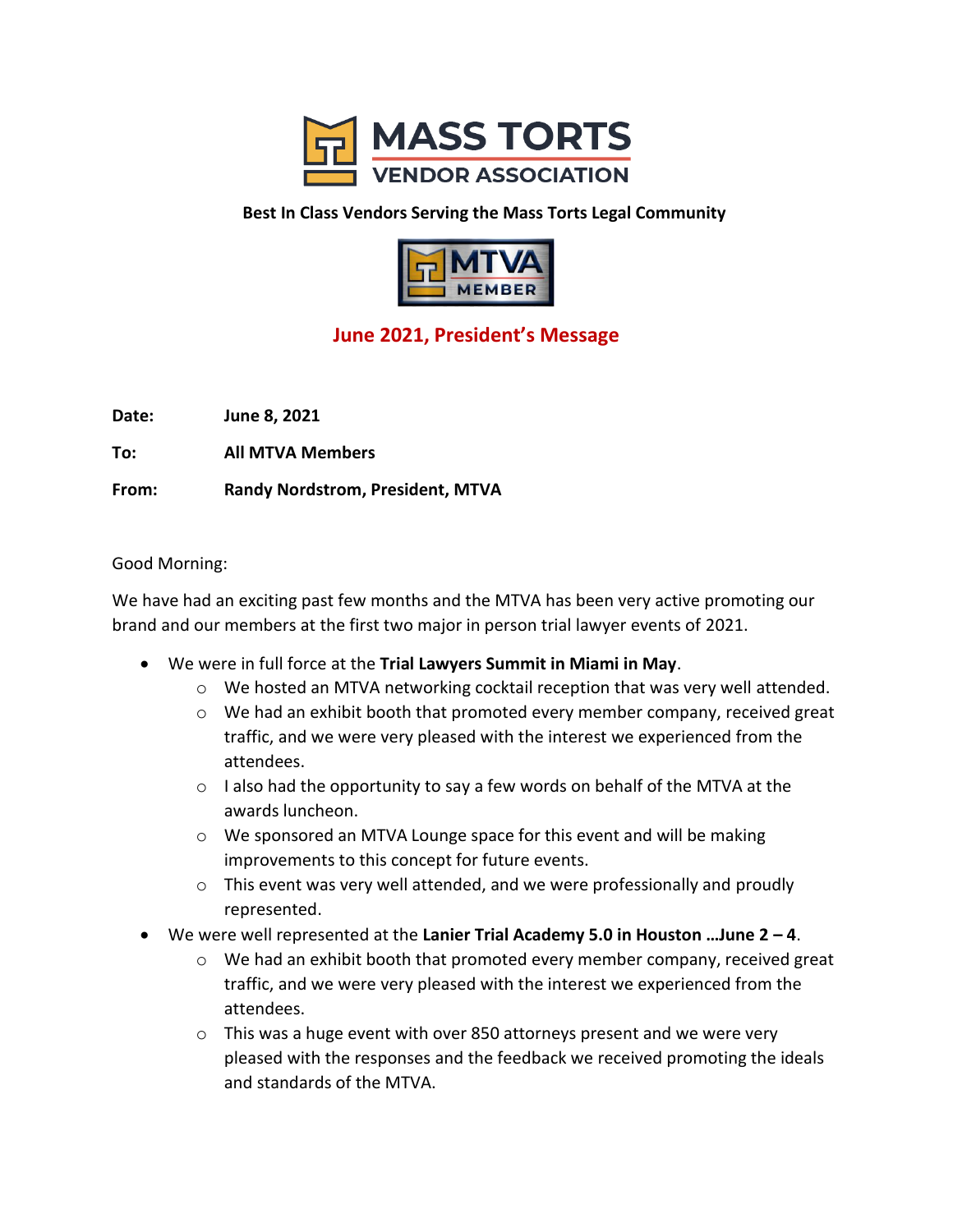• Our **Advisory Working Committee (AWC)** continues to meet and discuss the challenges and opportunities we face. We are also pleased that many of our ideas and efforts are now in place, and we have new initiatives we are exploring:



o The Gold Audit Membership **Process is now in full swing** and fully functional. This has been a work in progress for over a year. You can review the process on our website, and I am pleased to report 3 member companies are in the process of pursuing Gold Audit Membership.



- $\circ$  Our MTVA Spotlight MTVA SPOTLIGHT continues to reach over 10,000 attorneys monthly with relevant, helpful information and articles that promote our members and the organization.
	- If you are interested in submitting timely, factual, relevant content to the MTVA Spotlight please contact Trevor Goins. All material submitted is subject to approval by the MTVA Review Committee.



o Our NTL / MTVA Webinar **Example 2018** Superintensity of Fort is being

- reinvented and progress continues.
	- Our first series will be focused on
		- REAL VOLUME: Can you Handle 100 New Signed Cases a Week?
		- REAL BRANDING: Can a PI Lawyer be Famous and Respected?
		- REAL SPENDING: Do you have \$ but want more cases?
	- We are defining dates, sponsorship options, and format options all for the purpose of optimizing attendance and providing relevant, helpful advice.
- $\circ$  The AWC has been discussing Lead Generation companies and how the MTVA may be able to help define "Best Practices" in this field. Further work must be done, and a committee may be formed to continue this initiative.
- Our **membership** currently stands at 41 companies, and we have 3 applicant companies pending as well as 5 prospect companies that have expressed interest.

In summary, I am very pleased that we have a lively, proactive organization promoting our ideal of "Best In Class" vendors in real and tangible ways. I continue to receive positive feedback